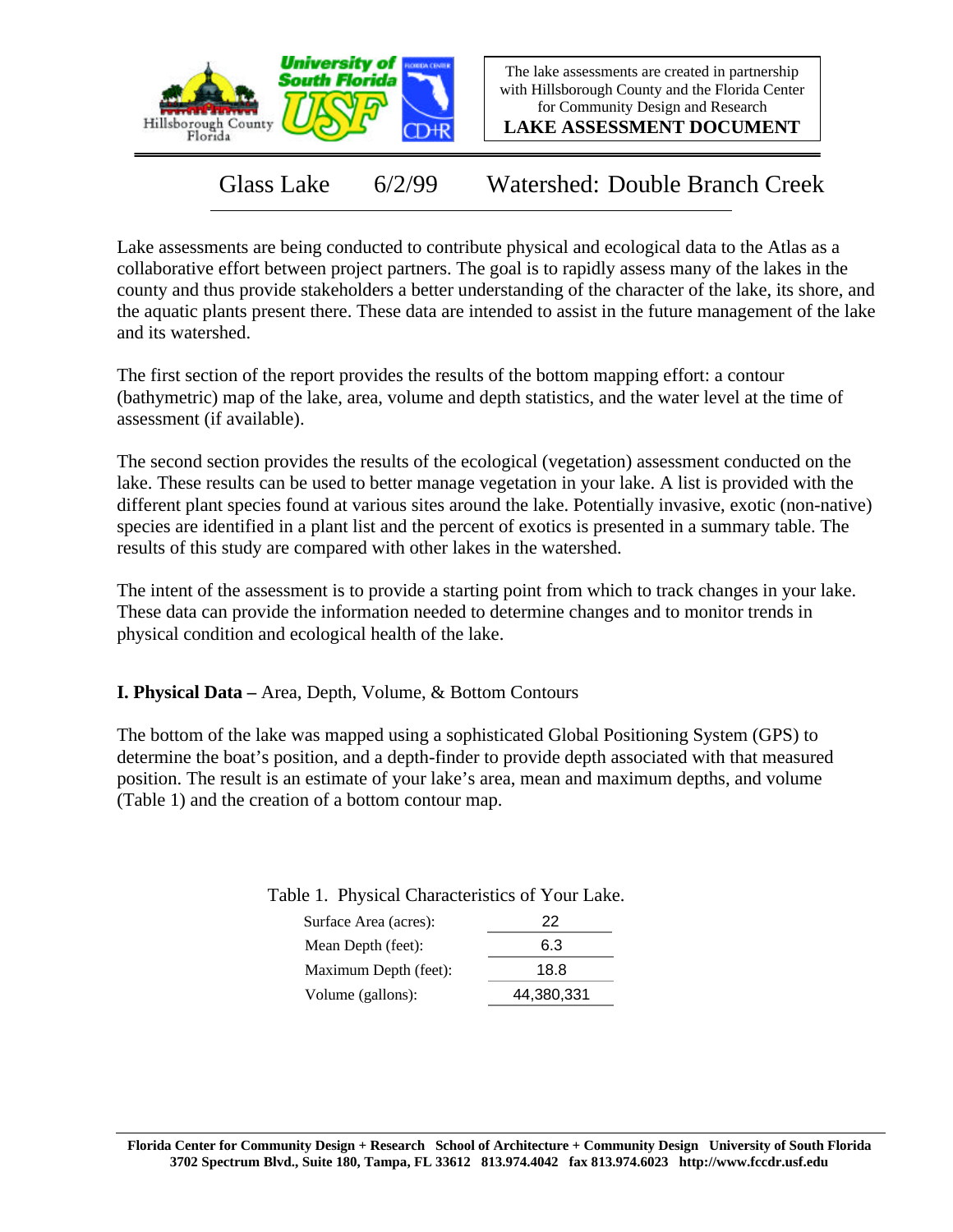

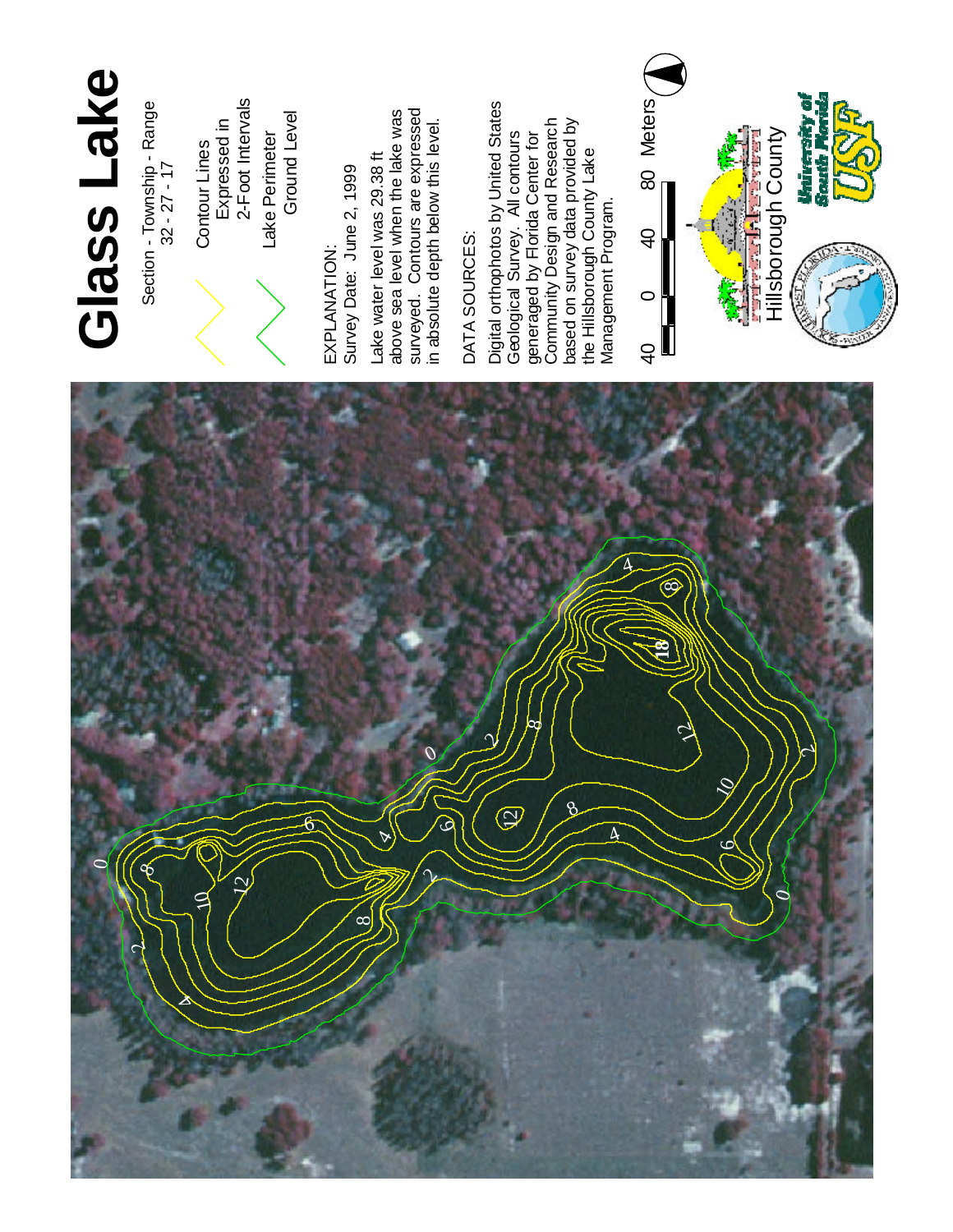

**LAKE ASSESSMENT DOCUMENT**

Glass Lake 6/2/99 Watershed: Double Branch Creek

## **II. Ecological Data**

Aquatic Plant Survey

Approximately equispaced sites are haphazardly mapped around the lake and the aquatic plants at each site are surveyed. The total number of species from all sites is used to approximate the total diversity of aquatic plants and the percent of invasive-exotic plants on the lake and in the watershed (Table 2). Many of these plants are considered ecologically harmful, as they tend to out-compete native species. Such "nuisance" plants can also make boating and other recreational activities difficult or impossible. The common and scientific names of plant species found on your lake are listed in Table 3.

> Table 2. Comparison of species diversity between your lake and other assessed lakes located within your watershed.

|                        |    | Glass Lake Double Branch Creek<br>(Average) |  |
|------------------------|----|---------------------------------------------|--|
| Number of Taxa:        | 33 | 33                                          |  |
| Percent Exotic Plants: | 6% | 6%                                          |  |

Table 3. Botanical and common names of the most commonly found plants on your lake. Percent frequency (of occurence), habit (location where found), status (native or exotic), and EPPC status are provided.

| Common Name                            | <b>Plant Species</b>      | Frequency | Habit     | <b>Status</b> | <b>EPPC</b> |
|----------------------------------------|---------------------------|-----------|-----------|---------------|-------------|
| Loose Watermilfoil                     | Myriophyllum laxum        | 100%      | Submersed | Native        |             |
| <b>Torpedo Grass</b>                   | Panicum repens            | 100%      | Emergent  | Exotic        |             |
| Cypress                                | Taxodium spp.             | 100%      | Emergent  | Native        | NL.         |
| Swamp Fern                             | Blechnum serrulatum       | 90%       | Emergent  | <b>Native</b> | <b>NL</b>   |
| Wax Myrtle                             | Myrica cerifera           | 90%       | Emergent  | Native        | NL.         |
| Maidencane                             | Panicum hemitomon         | 90%       | Emergent  | Native        | NL.         |
| <b>Pickerel Weed</b>                   | Pontederia cordata        | 90%       | Emergent  | <b>Native</b> | NL.         |
| Dahoon Holly                           | llex cassine              | 70%       | Emergent  | Native        | NL.         |
| Marsh St. John's Wort                  | Triadenum virginicum      | 70%       | Emergent  | Native        | NL.         |
| Bladderwort                            | Utricularia spp.          | 60%       | Submersed | <b>Native</b> | NL.         |
| Manyflower Marshpennywort, Water Penny | Hydrocotyl umbellata      | 50%       | Emergent  | Native        | NL.         |
| Water-Horehound, Bugle weed            | Lycopus rubellus          | 50%       | Emergent  | Native        | NL.         |
| Southern Red Maple                     | Acer rubrum var. trilobum | 40%       | Emergent  | Native        | NL.         |
| <b>Smallfruit Beggarticks</b>          | <b>Bidens mitis</b>       | 30%       | Emergent  | Native        | NL.         |
| Baldwin's Spikerush, Roadgrass         | Eleocharis baldwinii      | 30%       | Submersed | Native        | NL.         |
| Cattails                               | Typha spp.                | 30%       | Emergent  | Native        | NL          |

Florida Center for Community Design + Research School of Architecture + Community Design University of South Florida 3702 Spectrum Blvd., Suite 180, Tampa, FL 33612 813.974.4042 fax 813.974.6023 http://www.fccdr.usf.edu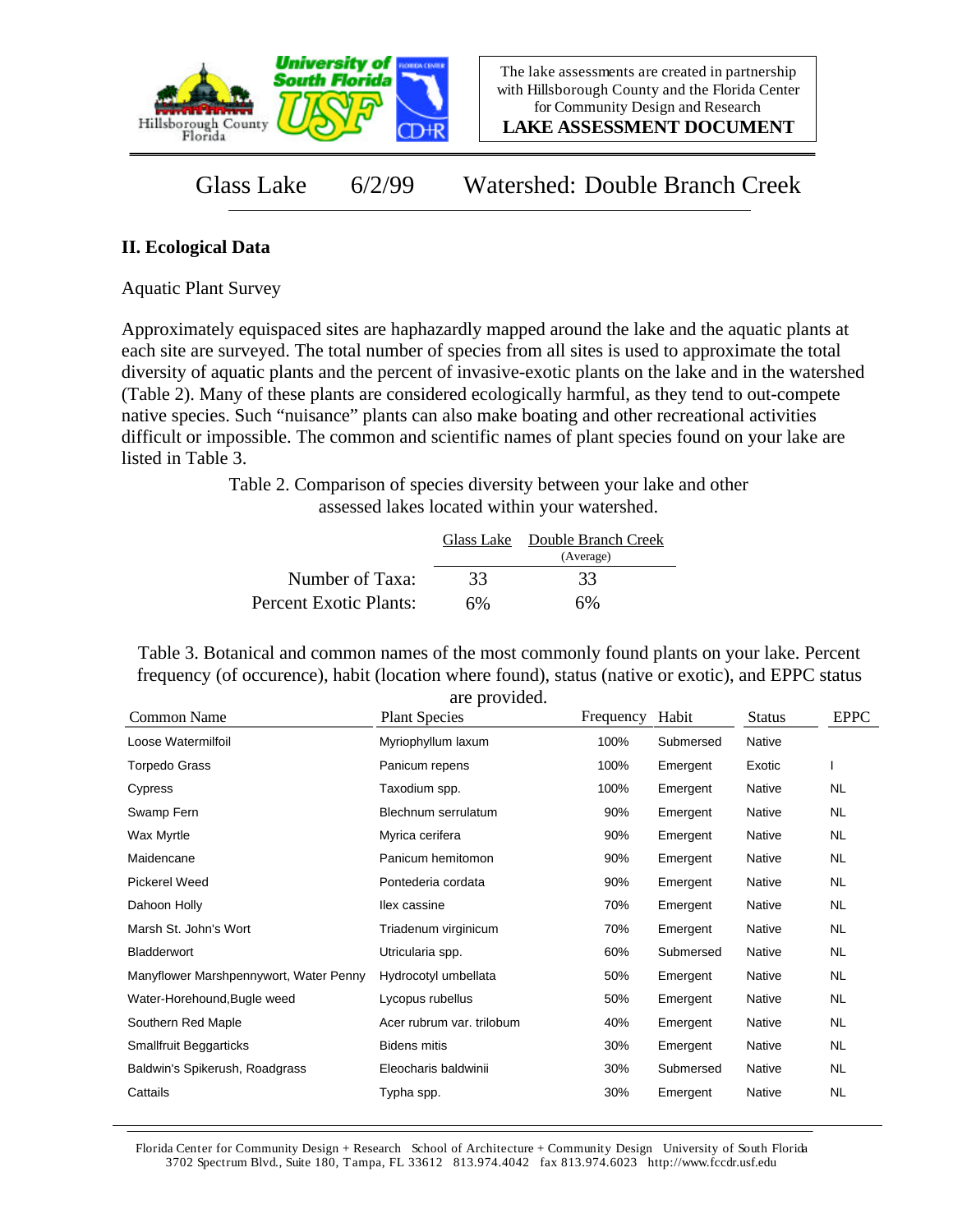## Glass Lake 6/2/99 Watershed: Double Branch Creek

| Algal Mats, Floating                  | Algal spp.                  | 20% | Floating  | <b>Unknown</b> | Unknow    |
|---------------------------------------|-----------------------------|-----|-----------|----------------|-----------|
| Asian Pennywort, Coinwort, Spadeleaf  | Centella asiatica           | 20% | Emergent  | Native         | <b>NL</b> |
| Flag                                  | Iris spp.                   | 20% | Emergent  | Unknown        | NL.       |
| Soft Rush                             | Juncus effusus var solutus  | 20% | Emergent  | Native         | <b>NL</b> |
| Sweetbay Magnolia                     | Magnolia virginiana         | 20% | Emergent  | Native         | <b>NL</b> |
| Pine Tree                             | Pinus spp.                  | 20% | Emergent  | Native         | NL.       |
| Laurel Oak; Diamond Oak               | Quercus laurifolia          | 20% | Emergent  | Native         | NL.       |
| <b>Alligator Weed</b>                 | Alternanthera philoxeroides | 10% | Emergent  | Exotic         | Ш         |
| Common Buttonbush                     | Cephalanthus occidentalis   | 10% | Emergent  | Native         | NL.       |
| Camphor-tree                          | Cinnamomum camphora         | 10% | Emergent  | Native         |           |
| Creeping Primrosewillow, Red Ludwigia | Ludwigia repens             | 10% | Emergent  | Native         | <b>NL</b> |
| Water Primroses, Primrosewillow       | Ludwigia spp.               | 10% | Emergent  | Unknown        | <b>NL</b> |
| Stream Bog Moss                       | Mayaka fluviatilis          | 10% | Submersed | Native         | <b>NL</b> |
| <b>Climbing Hempvine</b>              | Mikania scandens            | 10% | Emergent  | Native         | NL.       |
| Banana Lily, Big Floatingheart        | Nymphoides aquatica         | 10% | Floating  | <b>Native</b>  | <b>NL</b> |
| Willow                                | Salix spp.                  | 10% | Emergent  | Native         | NL.       |
| Chain fern                            | Woodwardia spp.             | 10% | Emergent  | Native         | <b>NL</b> |
|                                       |                             |     |           |                |           |

Florida Center for Community Design + Research School of Architecture + Community Design University of South Florida 3702 Spectrum Blvd., Suite 180, Tampa, FL 33612 813.974.4042 fax 813.974.6023 http://www.fccdr.usf.edu